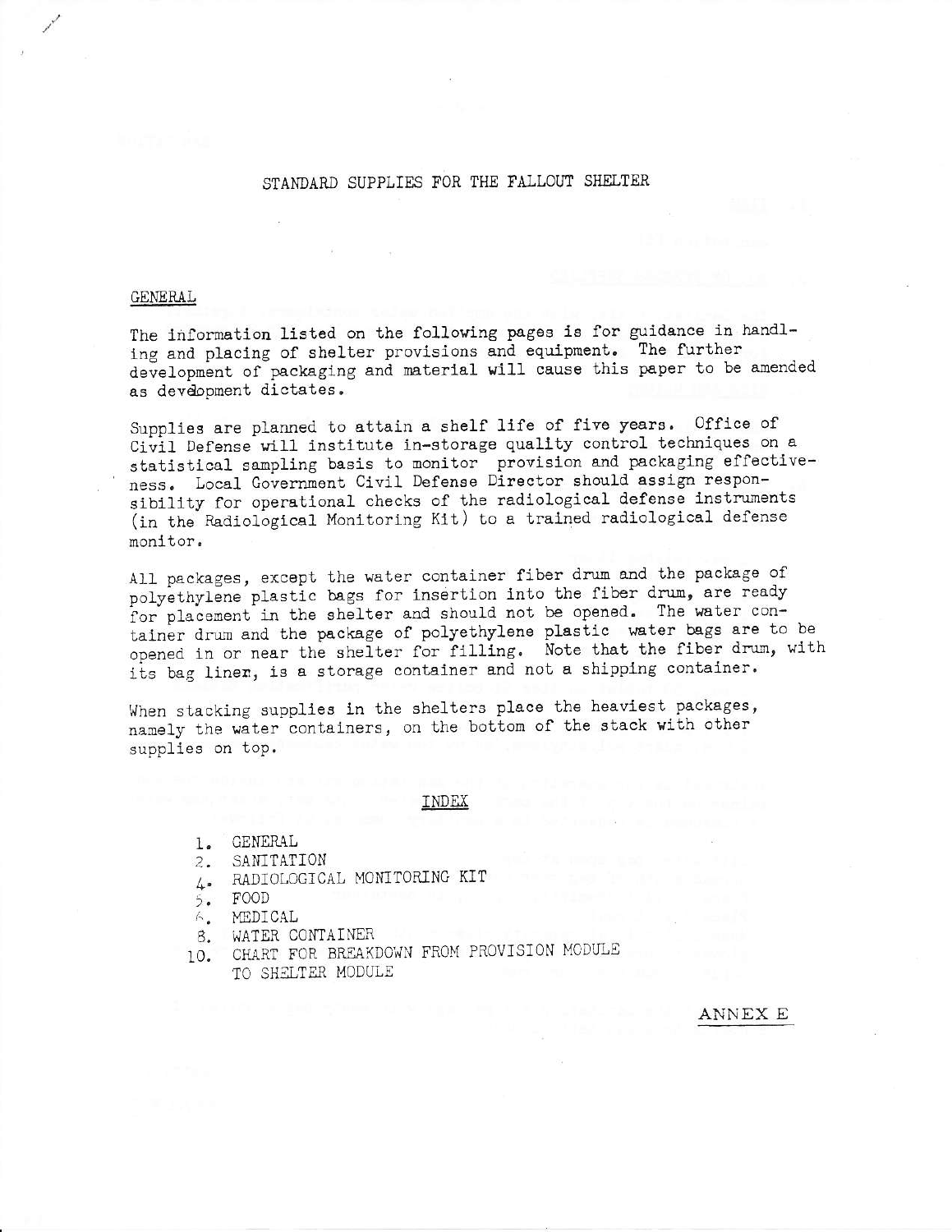SANITATION

#### l. ITEM

Sanitation Kit

#### NO. OF PERSONS SUPPLIED  $2.$

The Sanitation Kit, with the emptied water containers, together, supply the chemical toilets and sanitary supplies for 20 persons for 14 days of shelter occupancy.

## 3. SIZE AND WEIGHT

The kit is packed in a fiber drum, 16 inches in diameter by 21 inches high and weighs 22 pounds, 3.26 cu. ft.

#### DESCRIPTION OF CONTENTS  $4.4$

Sanitation kit contains:

1 ea. polybag liner 5 pints toilet chemical l ea. privacy screen 1 roll twine 6 ea. wire ties, plastic covered 20 rolls toilet paper and the contract of the contract of the contract of the contract of the contract of the l ea. can opener 6 ea., 50 tablet bottles Globoline water purification tablets l ea. toilet seat 1 pr. polyethylene plastic gloves 20 ea. quart polyethylene, screw top water canteens (empty)

Instructions for operation of the sanitation kit are inside the container on the top of the pack. The water container, after the water is consumed is converted to a sanitary commode, as follows:

Slit water bag open at top Spread mouth of bag over top of water drum Place toilet chemical, 1 pint, in container Place toilet seat When toilet is at capacity close mouth of bag using poly gloves to protect hands, then secure top of bag with wire tie. Replace drum cover on drum

Note that the Sanitation Kit package with empty bag supplied also converts to a sanitary commode.

SANITATION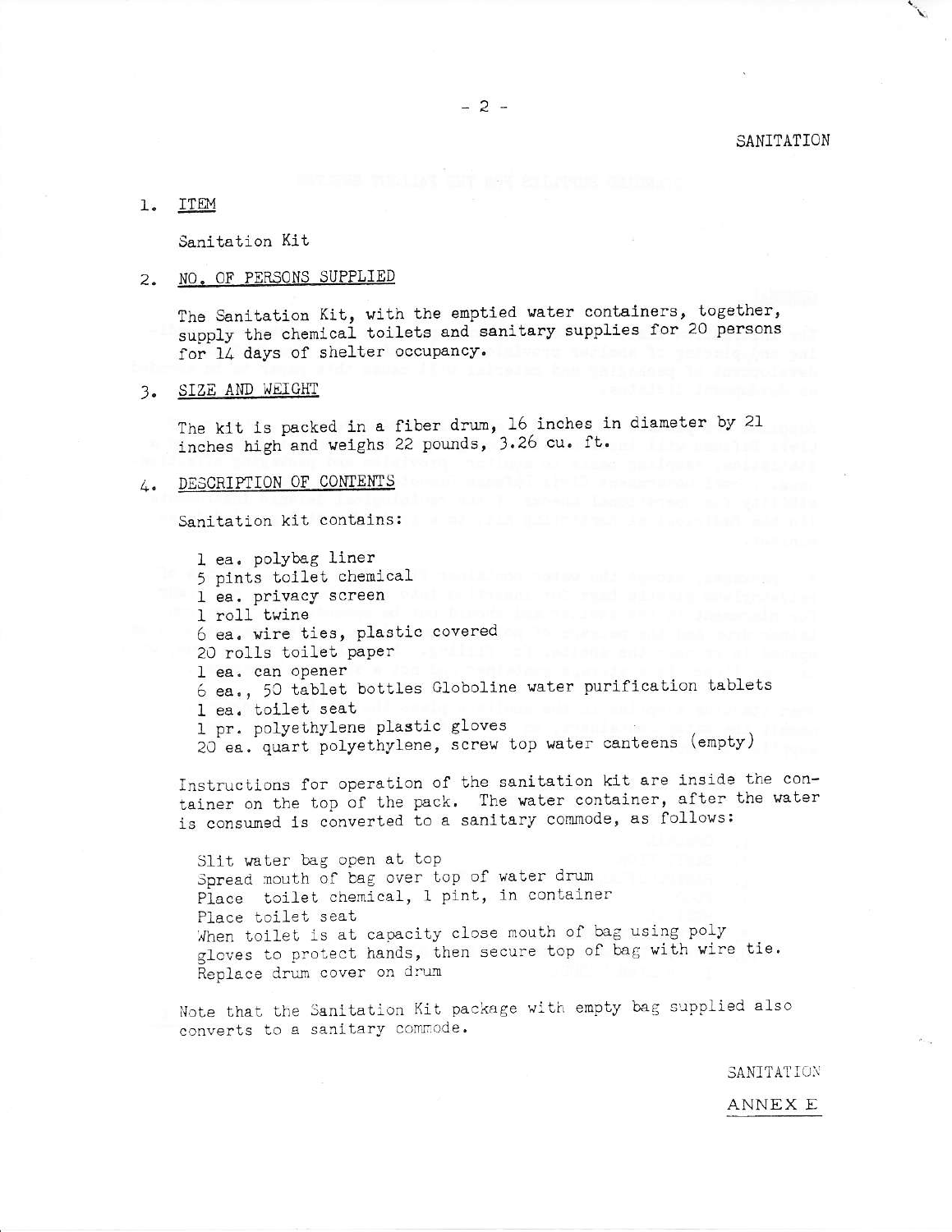SANITATION

The privacy screen is a sheet of opaque plastic 5 feet by 8 feet, which can be rigged in the shelter utilizing the twine supplied.

The individual one quart canteens allow rationing to each shelter occupant his daily water ration. The water ration is dispensed from the 17.5 gallon water container.

Globoline water purification tablets, military specifications, are included in the sanitation kit. One tablet per quart of water is placed in the canteen before canteen is filled as a precautionary measure. Instructions for use of Globoline water purification tablets are printed on the label on the bottles.

## 5. HANDLING

Sanitation kits have no practical limit on stackability (drum has a 3000 pound test performance). Kits should be warehoused or placed in shelter so that labels can be read easily.

SANITATION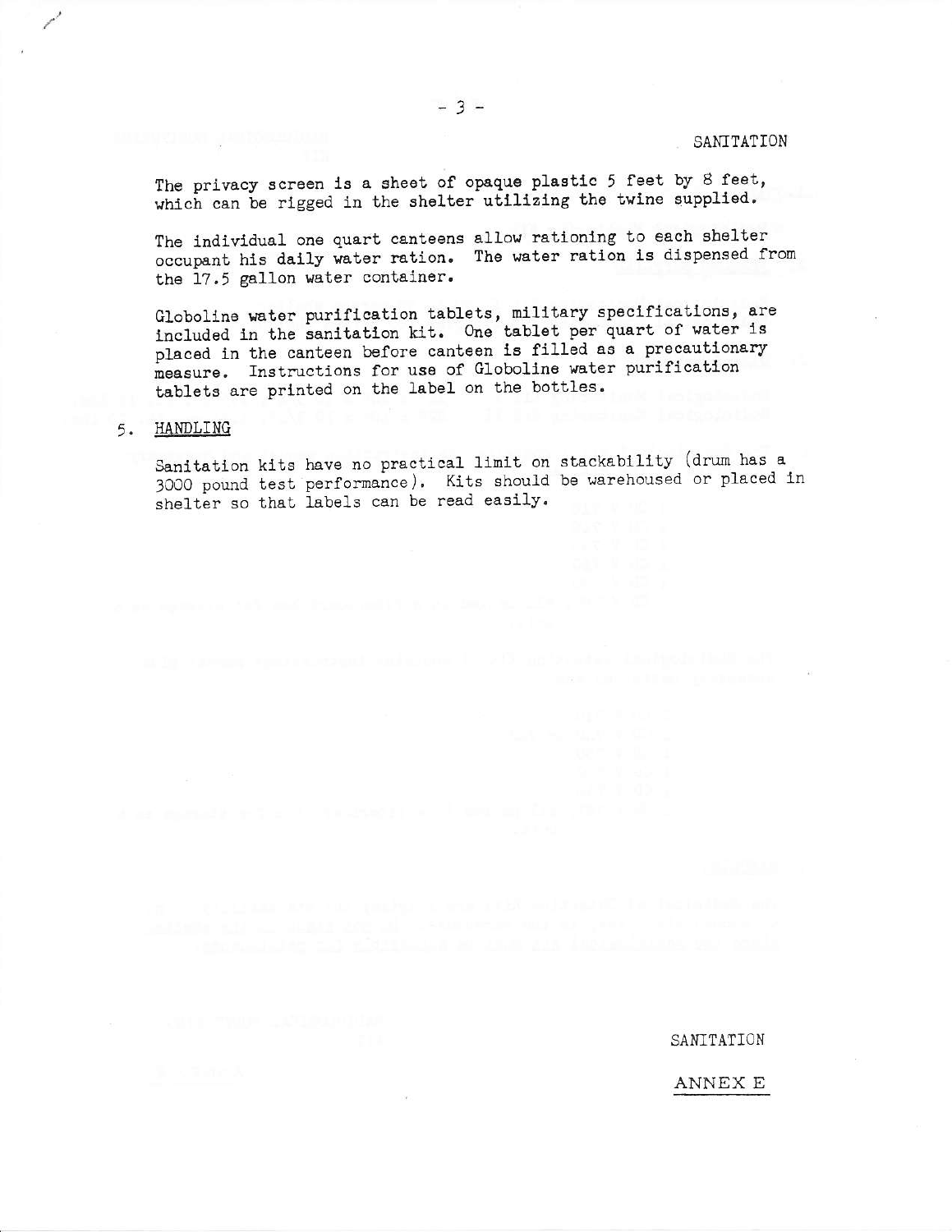### RADIOLOGICAL MONITORING **KTT**

1. ITEM

Radiological Monitoring Kit

 $2.$ PERSONS SUPPLIED

Radiological Monitoring Kit I 50 to 99 person shelter<br>Radiological Monitoring Kit II, over 100 person Shelter

3. SIZE AND WEIGHT

Radiological Monitoring Kit I  $14''$  x 10" x 10 3/4", .95 cu. ft. 15 lbs. Radiological Monitoring Kit II 22" x 10" x 10 3/4", 1.31 cu. ft. 20 lbs.

- 4. The Radiological Kit I contains one instruction manual and necessary batteries in the kit, and
	- 1 CD V 710 2 CD V 740 1 CD V 730 1 CD V 750 1 CD V 700 1 CD V 787, all packed in a fiberboard box for storage as a unit.

The Radiological Detection Kit II contains instructions manual plus necessary batteries and

- 2 CD V 710 4 CD V 740 or 742 1 CD V 730 1 CD V 700 1 CD V 750 1 CD V 787, all packed in a fiberboard box for storage as a unit.
- 5. HANDLING

The Radiological Detection Kits are fragile; the stackability is not to exceed six boxes, in the warehouse. Do not stack in the shelter since the Radiological Kit must be accessible for maintenance.

> RADIOLOGICAL MONITORING KIT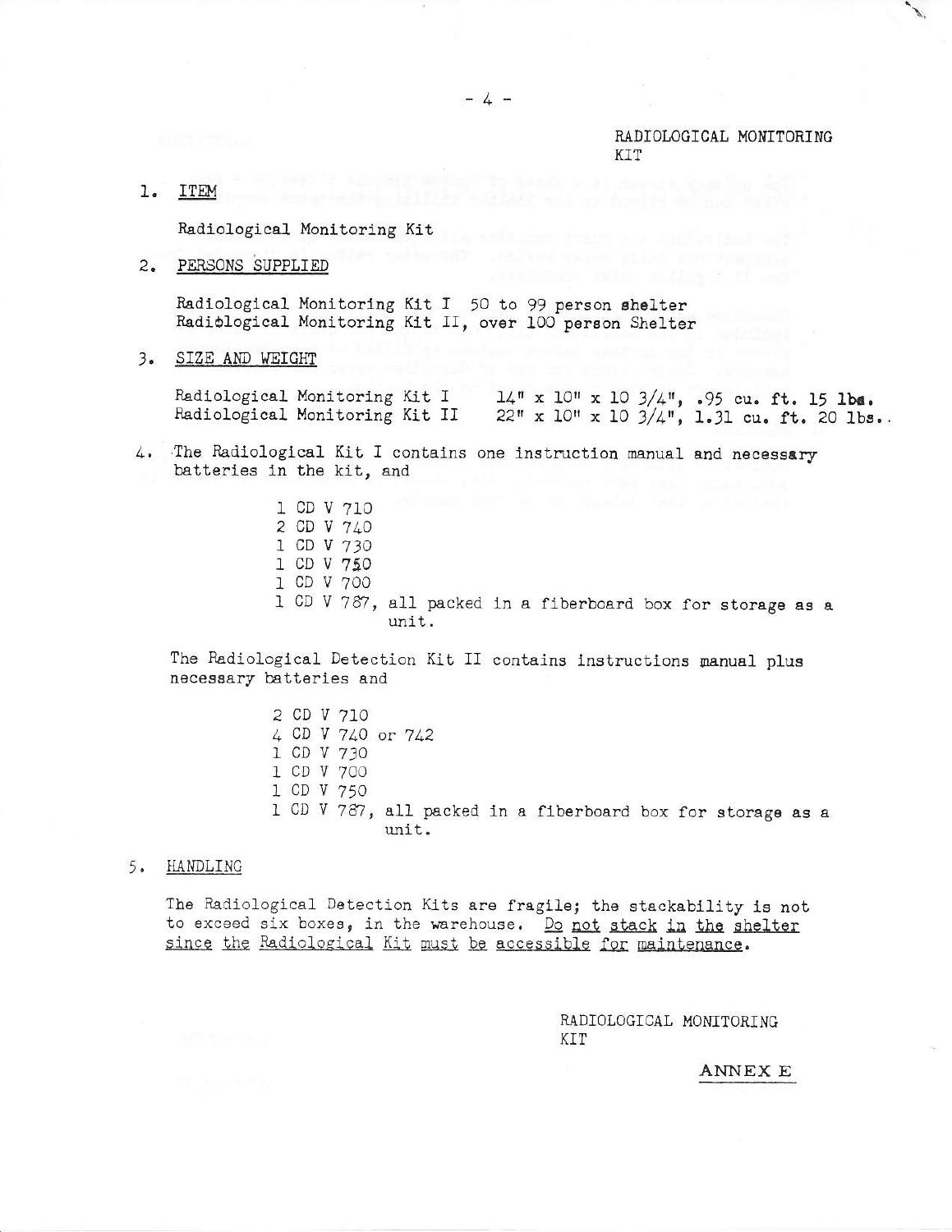#### $1.$ ITEM

Food package, biscuit, survival. This is a wheat flour based biscuit similar in taste and appearance to a graham cracker.

 $5<sup>5</sup>$ 

# 2. PERSONS SUPPLIED

The food package supplies seven persons with 10,000 calories of food each.

# 3. SIZE AND WEIGHT

17 inches x 17 1/2 inches x 13 inches fiberboard container, 2.27 cu. ft.,  $47$  lbs.

## 4. DESCRIPTION

Each food package consists of six cans of biscuits packed in a fiberboard container. Each can contains six pounds of biscuits, (or 390 biscuits) and each  $2 \frac{1}{2}$  inch  $x \frac{2 \frac{1}{2}}{2}$  inch biscuit contains 30 calories.

### 5. HANDLING

The food package may be put in general storage. Care should be taken to stack for readibility of labels. No limitation to stackability for the same items.

FOOD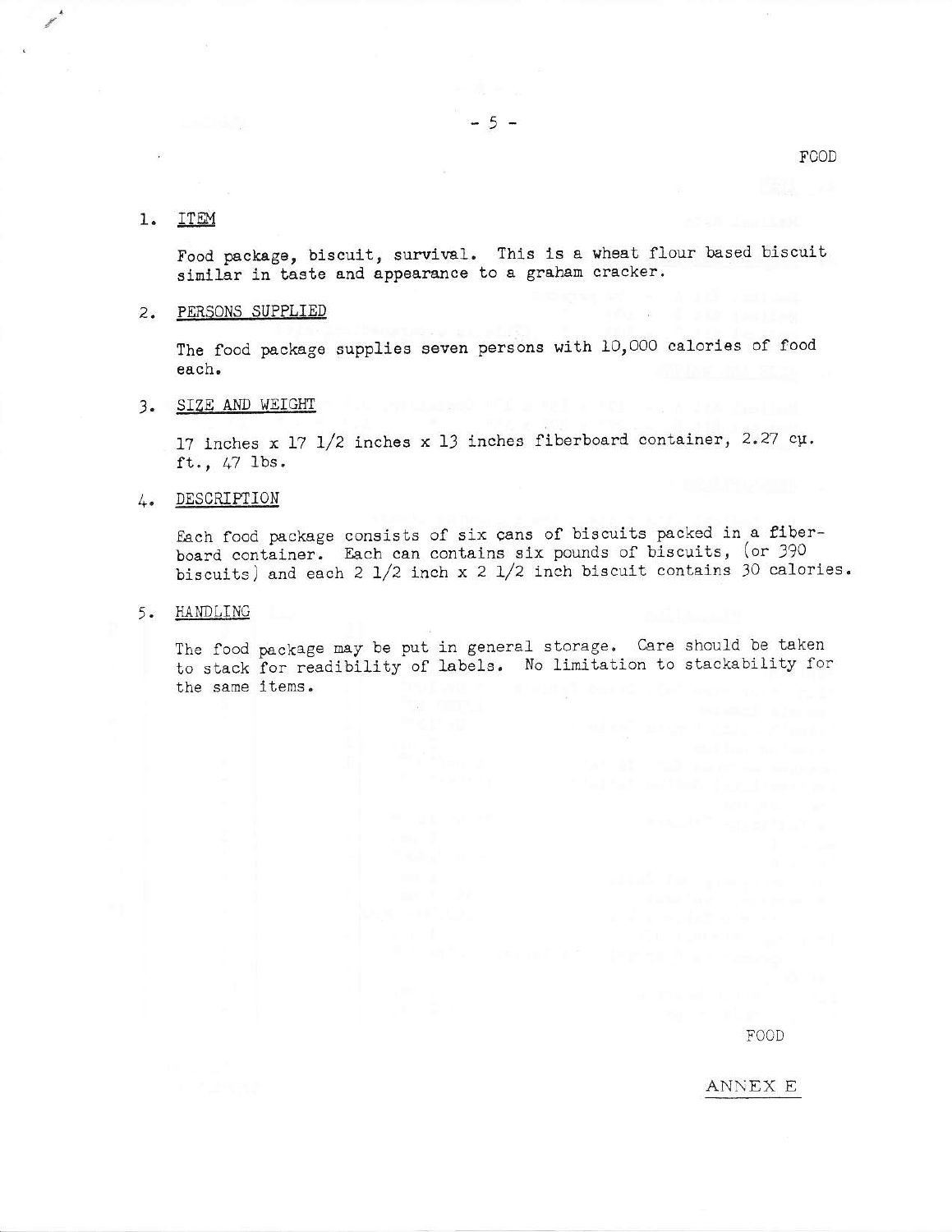MEDICAL

 $\mathcal{J}_{\mathcal{A}}$ 

1. ITEM

Medical Kits

2. PERSONS SUPPLIED

Medical Kit A - 50 persons<br>
Medical Kit B - 100 "<br>
Medical Kit C - 300 " (This is a paramedical kit)

# 3. SIZE AND WEIGHT

|                                          |  |  |  |  | Medical Kit A - $19'' \times 15'' \times 13''$ Container, 2.5 cu. ft. 26 pounds |  |  |                   |
|------------------------------------------|--|--|--|--|---------------------------------------------------------------------------------|--|--|-------------------|
|                                          |  |  |  |  | Medical Kit B - $22'' \times 20'' \times 16''$                                  |  |  | $4.3$ " " $4.9$ " |
| Medical Kit C - $27''$ x $25''$ x $25''$ |  |  |  |  |                                                                                 |  |  | $9.4$ " " 128 "   |

4. DESCRIPTIONS

The Medical kits contain the following items:

| MEDICATION |  |  |
|------------|--|--|

|                                                                                                                                                                                                                                                                                                                                                                                            | ₹                         | $\overline{B}$                                                                         | $\overline{C}$ |
|--------------------------------------------------------------------------------------------------------------------------------------------------------------------------------------------------------------------------------------------------------------------------------------------------------------------------------------------------------------------------------------------|---------------------------|----------------------------------------------------------------------------------------|----------------|
| $5 Gr/100^5$<br>Aspirin<br>$5 Gr/100^5$<br>Alum. Hydroxide Gel. Dried Tablets<br>$1/300 10^8$<br>Ammonia Inhalent<br>$5 Gr/100^5$<br>Bismuth Subcarbonate Tablets<br>Calamine Lotion<br>4 $Gr/100^3$<br>Cascara Sagrada Ext. Tablets<br>$1\frac{1}{2}$ Gr/500 <sup>S</sup><br>Pentobarbital Sodium Tablets<br>Soap Surgical<br>$7\frac{1}{2}$ Gr/10.0 <sup>5</sup><br>Sulfadiazine Tablets | $20z$ .<br>$\overline{c}$ | $\overline{\mathcal{Z}}$<br>$\overline{\mathbf{c}}$<br>$\frac{2}{2}$<br>$\overline{c}$ | 63636          |
| Eugenol                                                                                                                                                                                                                                                                                                                                                                                    | 1<br>$1 \, \circ z$ .     |                                                                                        | $\frac{1}{2}$  |
| 5 $Gr/1000^5$<br>Aspirin                                                                                                                                                                                                                                                                                                                                                                   |                           |                                                                                        | 12             |
| Lubricant, Surgical Jelly<br>$5\%$ 1 $0\%$ .<br>Tetracaine, Ointment                                                                                                                                                                                                                                                                                                                       | $\overline{c}$<br>402.    | $\overline{c}$                                                                         | 6              |
| Penicillin G Tablets USP                                                                                                                                                                                                                                                                                                                                                                   | 250,000 Units<br>$1$ Qt.  | $\overline{c}$                                                                         | 12<br>6        |
| Isopropyl Alcohol USP<br>$25mg$ 50 <sup>S</sup><br>Chloropromazine Hydrochloride Tablets                                                                                                                                                                                                                                                                                                   |                           |                                                                                        | $\overline{c}$ |
| Ear Drops                                                                                                                                                                                                                                                                                                                                                                                  | 8<br>4 oz.                | $\overline{c}$<br>16                                                                   | 48             |
| Elixir Terpin Hydrate<br>Eye and Nose Drops                                                                                                                                                                                                                                                                                                                                                | 2<br>202.                 |                                                                                        | 12             |

MEDICAL  $\texttt{ANNEX}$  E

 $\overline{\text{KIT}}$  , the set of  $\overline{\text{I}}$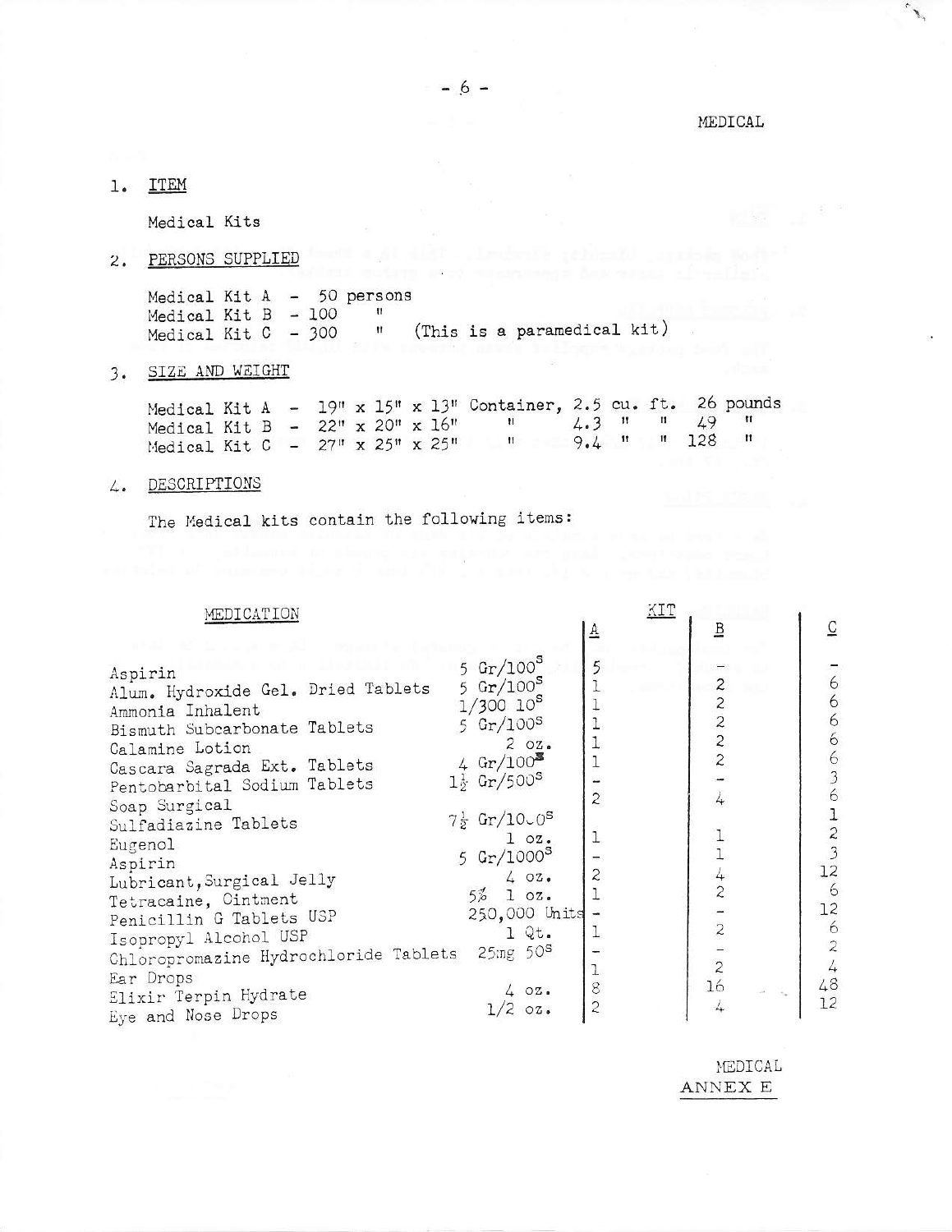| MEDICAL |  |  |
|---------|--|--|

 $\overline{a}$ 

 $\omega$ 

| DRESSINGS                                                                                                                                                                                                                                                                                                                                                               |    |                                          |                              |
|-------------------------------------------------------------------------------------------------------------------------------------------------------------------------------------------------------------------------------------------------------------------------------------------------------------------------------------------------------------------------|----|------------------------------------------|------------------------------|
| $12^5$<br>Bandage, Gauze Rolls 2" x 16 yards<br>, Muslin 37 x 37" x 52" Trian.<br>$1$ $0z$ .<br>Cotton, Purified<br>Adhesive Plaster Surgical 3" x 5 yards<br>$200^8$<br>$\mathcal{L}^{\mathfrak{n}} \times \mathcal{L}^{\mathfrak{n}}$<br>$^{\dagger}$<br>Pad, Gauze<br>$12^{\texttt{S}}$<br>Pad, Sanitary, Heavy<br>$100^5$<br>Bandage, Absorbent, Adhesive 3/4" x 3: |    | 2<br>8<br>$\frac{2}{2}$<br>$\frac{8}{2}$ | 6<br>24<br>6<br>6<br>24<br>6 |
| OTHER                                                                                                                                                                                                                                                                                                                                                                   |    |                                          |                              |
| 100 <sup>s</sup><br>Applicator, Wood, Cotton Tipped end<br>100 <sup>s</sup><br>Depressor, Tongue, Wood                                                                                                                                                                                                                                                                  |    | 2                                        | 6<br>6<br>2                  |
| Forceps, Splinter, Tweezer<br>Thermometer, Human, Clinical, Oral                                                                                                                                                                                                                                                                                                        |    |                                          | 6                            |
| Rectal<br>$12^{\text{S}}$<br>Pin, Safety, Medium<br>Syringe, Fountain, Plastic & Attachments<br>Scissors, Pocket 4" Overall<br>Belts, Sanitary<br>OCD Medical Self Help Manual                                                                                                                                                                                          | 10 | 12<br>20                                 | 36<br>6<br>50<br>6           |
| HEW-PHS Instr. to Assure Control of<br>Augmentation Units                                                                                                                                                                                                                                                                                                               |    |                                          | 6                            |

#### 5. HANDLING

Allen B

The fiberboard containers may be put in general storage. Stack con-<br>tainers so labels are readable. No limitation on stackability on kits of the same type.

 $\sim 48$ 

MEDICAL

 $\texttt{AMNEX}$  E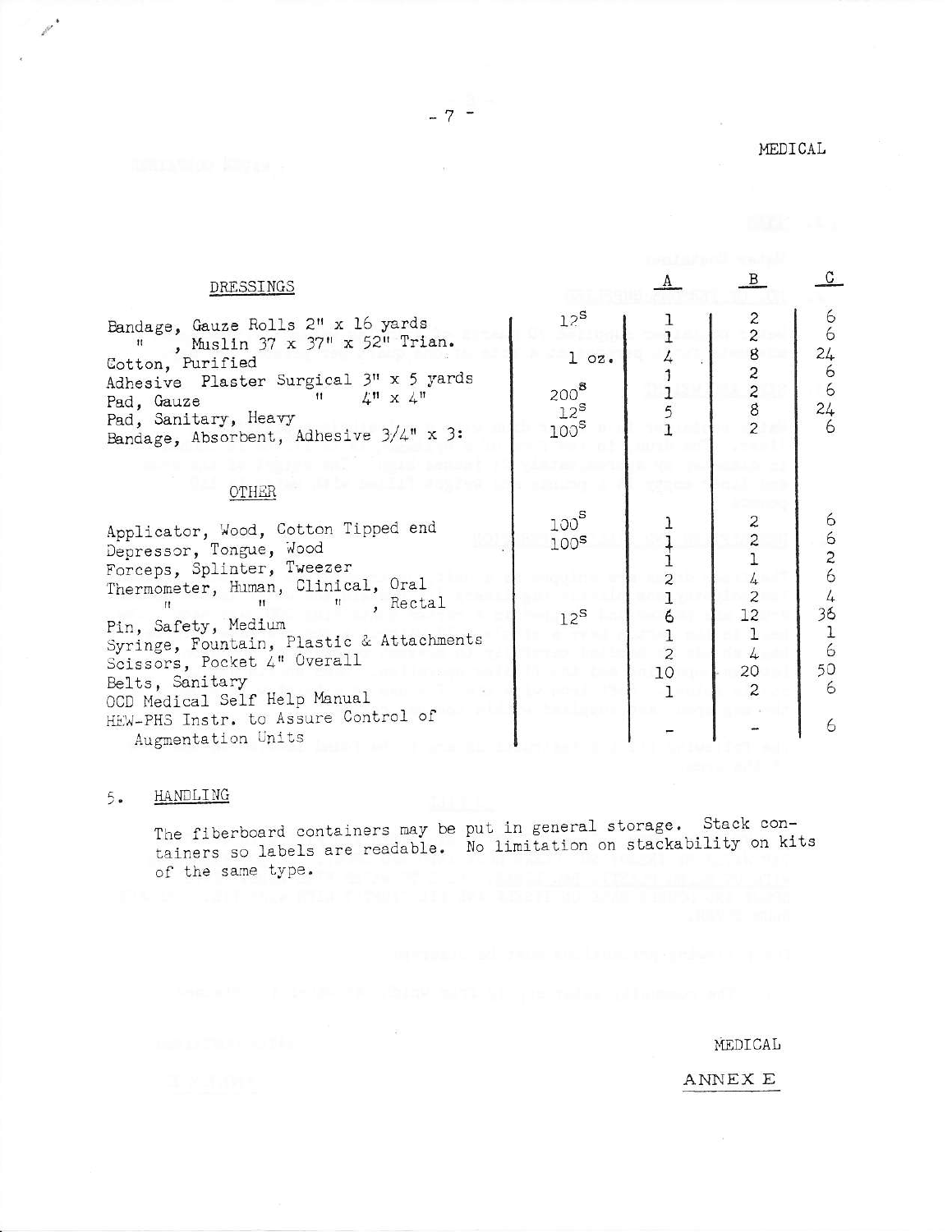### WATER CONTAINER

### 1. ITEM

Water Container

### 2. NO. OF PERSONS SUPPLIED

Water container supplies 70 quarts of drinking water (17.5 Gallons) adequate for 5 persons at a rate of one quart per person, per day.

### 3. SIZE AND WEIGHT

Water container is a fiber drum with a polyethylene plastic bag liner. The drum, in the form of a cylinder, is 15 1/2 to 16 inches in diameter by approximately 21 inches high. The weight of the drum and liner empty is 4 pounds and weight filled with water is 149 pounds

## 4. DESCRIPTION AND FILLING OPERATION

The fiber drums are shipped as a unit, unstrapped, or otherwise grouped. The polyethylene plastic bag liners (to contain the water inside of the drum) are packed and shipped in a carton containing 200 bags each. The bags in the carton have a single fold without a sharp crease. These bags should be handled carefully to prevent puncture or abrasion between unpacking and the filling operation. Bags should not be double folded. Soft iron wire ties for use as a twist-wire closure of the bag spout are supplied within the bag carton.

The following filling instructions are to be found labeled on the face of the drum:

#### TO FILL

REMOVE DRUM COVER. INSERT PLASTIC BAG LINER AND FILL WITH APPROVED TAP WATER BY INSERTING CLEAN HOSE INTO BAG SPOUT. DO NOT FILL DRUM WITHOUT USING PLASTIC BAG LINER. FILL TO WATER FILL LINE. TWIST SPOUT AND DOUBLE BACK ON ITSELF AND TIE FIGHTLY WITH WIRE TIE. REPLACE DRUM COVER.

The following precautions must be observed:

1. The community water supply from which tap water is obtained

WATER CONTAINER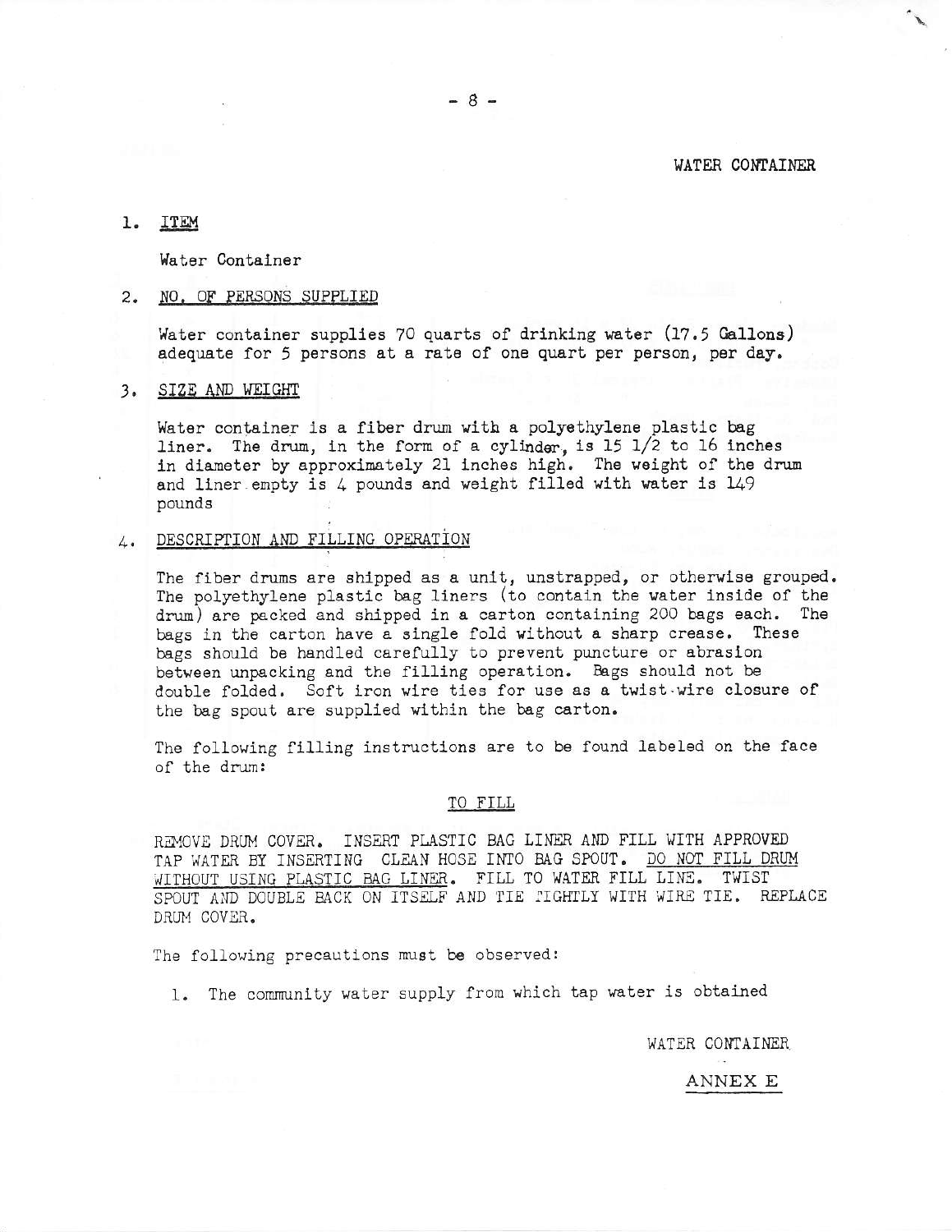## WATER CONTAINER

must be approved by the State or local health department.

 $2<sub>o</sub>$ Filling of containers must be performed in a manner conforming to State and/or local health department regulations.

### 5. HANDLING

Empty water containers can be stacked with no practical limit of stackability. Full water drums can be stacked to a practical height of 3 drums if floor load limits permit. Three full drums imposes a load of 243 pounds per square foot. The date of filling of water drum should be placed on the date line, on the label.

WATER CONTAINER